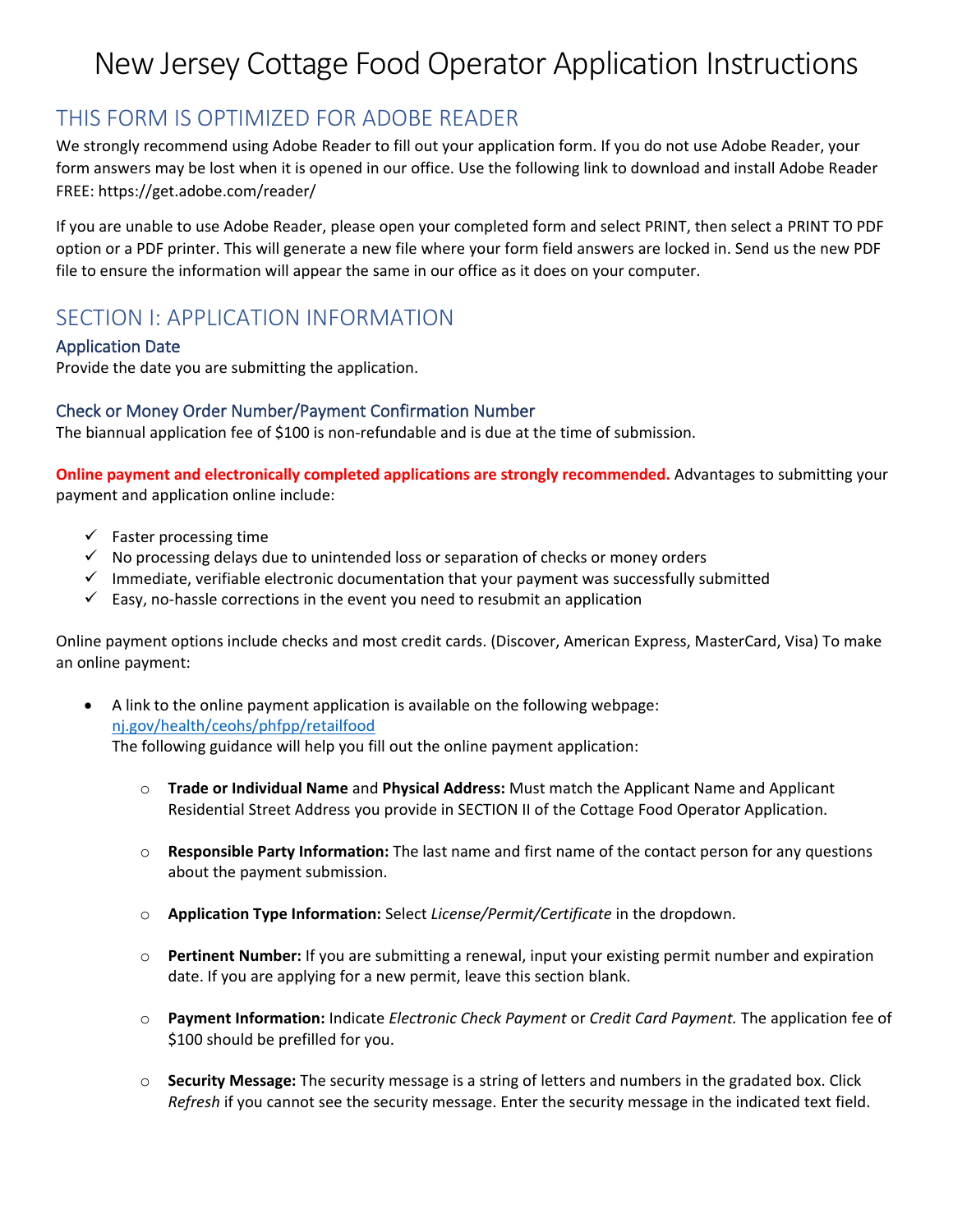- o **Click** *Continue* **when you are finished.** Depending on your payment type selection, you will be directed to a check payment or credit card payment page where you can complete your online payment.
- o When payment is complete, you will be presented with a payment confirmation number. You will also receive an email receipt that includes your payment confirmation number. Copy your payment confirmation number to the *Payment Confirmation Number* box on the application.

If you do not have access to a credit card or checking account, paper checks or money orders are accepted. Write the number and date of the check or money order in the box provided on the application form. Make checks and money orders payable to *NJ Department of Health*. All checks and money orders must be dated and signed. State policy prohibits processing of money orders or checks that do not include signatures and legible dates.

### Type of Request

- *New permit*: New cottage food application being submitted for operation
- *Renewal of existing permit*: previously licensed cottage food operator submitting for renewal. Include the permit/license number, which does not change.

**The application processing fee is non-refundable. If the application is denied, you will be given an opportunity to revise the form and submit the missing documents. If you are unable to meet the requirements or choose not to resubmit, your application fee will be forfeited. This permit is for NJ residents only.**

# SECTION II: APPLICANT INFORMATION

### Applicant Name

The full legal name of the person applying as a Cottage Food Operator. This name will appear on the Cottage Food Operator Permit.

### Business Trade Name or DBA Name

If the business operates under a separate trade name, enter it here. Information entered in this field will appear on the Cottage Food Operator Permit. This field is not required.

# Applicant Residential Street Address

Enter the location of the kitchen at which the applicant will prepare cottage food products.

# Mailing Address, Telephone Number and Email Address

Provide a direct, year-round mailing address, telephone number, and email address for official Department communications.

# SECTION III: COTTAGE FOOD PRODUCT INFORMATION

### **REMINDER: All cottage foods must be non-TCS foods, meaning the products do not require refrigeration.**

Each separate 'Product Type' box that you select, if approved, will appear on the Cottage Food Operator Permit as an approved product type for that permit. Ensure that every type of food product that you plan to offer for sale is included in this section. Only products that are approved for an individual permit may be sold under that permit.

Use one product field for each product you plan to sell that shares a product name and major food allergens. Multiple flavors of the same product may be listed in the same field. If certain flavors include different major food allergens, list them in a separate product field. If you run out of room, fill out a second product field. An example is provided below.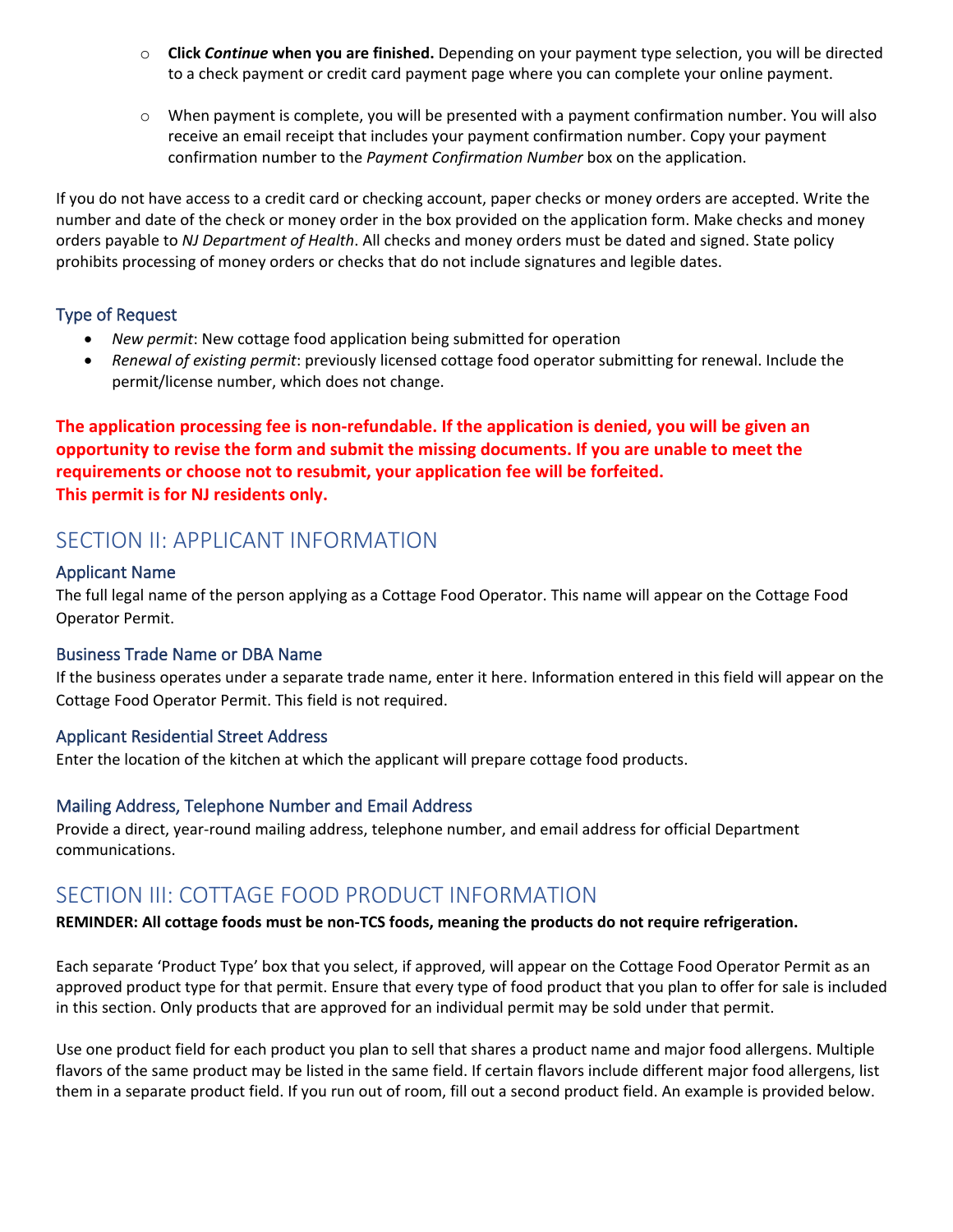**After selecting the "Product Type" from the drop-down options, fill in the "Product Name" field box to for each "product" you plan to sell that shares a product name and major food allergens. Multiple flavors of the same product may be listed in the same field. If certain flavors include different major food allergens, list them in a separate product field. If you run out of room, fill out a second product field. An example is provided on the next page.** 

Page 1 of the application offers space for four (4) separate products. If you need space for additional products, utilize the additional fields provided on page 3.

# Product Type

Select one of the options on the electronic dropdown menu (also listed below) that best describes the product. If the product cannot be described by any of the available options, select or write *Other\** and follow the instructions provided on the following webpage to request approval of a unique non-TCS food product. <https://nj.gov/health/ceohs/phfpp/retailfood>

### List of Product Types

- 1. Baked goods, including bread, rolls, biscuits, cakes, cupcakes, pastries, and cookies;
- 2. Candy, including brittle and toffee;
- 3. Chocolate-covered nuts and dried fruit;
- 4. Dried fruit;
- 5. Dried herbs and seasonings, and mixtures thereof;
- 6. Dried pasta;
- 7. Dry baking mix;
- 8. Fruit jams, fruit jellies, and fruit preserves;
- 9. Fruit pies, fruit empanadas, and fruit tamales (excluding pumpkin);
- 10. Fudge;
- 11. Granola, cereal, and trail mix;
- 12. Honey and sweet sorghum syrup;
- 13. Nuts and nut mixtures;
- 14. Nut butters;
- 15. Popcorn and caramel corn;
- 16. Roasted coffee and dried tea;
- 17. Vinegar and mustard;
- 18. Waffle cones and pizzelles

# Product Name

Type in the common name of the product. You may abbreviate or generalize, using the space provided.

### Major Food Allergens

Check the box next to every potential major food allergen ingredient that may be used in the product. Include major food allergens that appear in the ingredients of any manufactured product that will be used in the recipe.

### Example Completed Product Fields

Below is an example of four completed product fields.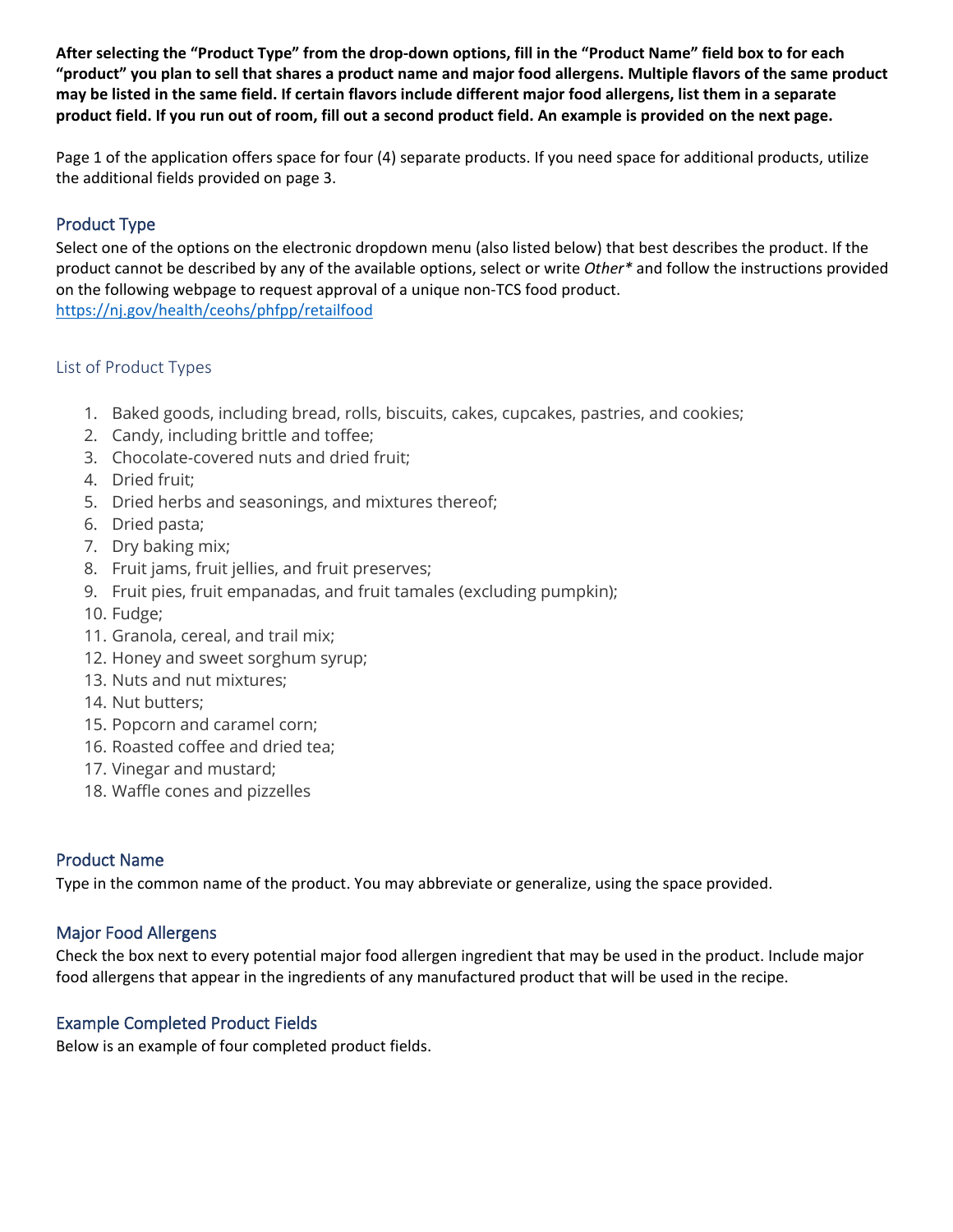| <b>Product Type</b> | Baked goods (including bread, rolls, biscuits, cakes, cupcakes, $\rightarrow$    | Major Food              | $\boldsymbol{V}$<br>Milk<br>✓<br><b>Tree Nuts</b>                         | Peanuts<br>$\boldsymbol{J}$<br>Fish<br>$\blacksquare$ | $\blacksquare$ Shellfish<br>Soybean |
|---------------------|----------------------------------------------------------------------------------|-------------------------|---------------------------------------------------------------------------|-------------------------------------------------------|-------------------------------------|
| <b>Product Name</b> | Cookies                                                                          | Allergens               | $\sqrt{ }$ Eggs                                                           | ✔ Wheat                                               |                                     |
| <b>Product Type</b> | Baked goods (including bread, rolls, biscuits, cakes, cupcakes, [ -   Major Food |                         | $\sqrt{ }$ Milk<br>V<br><b>Tree Nuts</b>                                  | $\sqrt{}$ Peanuts<br>Fish                             | $\Box$ Shellfish<br>$\Box$ Soybean  |
| <b>Product Name</b> | Cupcakes                                                                         | Allergens               | ✔<br>Eggs                                                                 | ✔ Wheat                                               |                                     |
| <b>Product Type</b> | Chocolate-covered nuts and dried fruit                                           | Major Food<br>Allergens | ✓<br>Milk<br>✓<br><b>Tree Nuts</b><br>$\mathcal{L}_{\mathcal{A}}$<br>Eggs | Peanuts<br>J<br>$\Box$ Fish<br>$\Box$ Wheat           | $\Box$ Shellfish<br>$\Box$ Soybean  |
| <b>Product Name</b> | <b>Chocolate-covered nuts</b>                                                    |                         |                                                                           |                                                       |                                     |
| <b>Product Type</b> | Roasted coffee and dried tea                                                     | Major Food<br>Allergens | $\mathcal{L}_{\mathcal{A}}$<br>Milk<br>$\blacksquare$<br><b>Tree Nuts</b> | Peanuts<br>$\blacksquare$<br>$\blacksquare$ Fish      | $\Box$ Shellfish                    |
| <b>Product Name</b> | dried tea                                                                        |                         | Eggs                                                                      | $\Box$ Wheat                                          | $\Box$ Soybean                      |

# SECTION IV: APPLICANT REPRESENTATIONS AND CERTIFICATION

This section lists the operational standards to which a Cottage Food Operator must adhere in order to qualify for the Cottage Food Operator Permit. Select **Yes** or **No** for each statement. Each statement must have a selected answer or the application will be denied. Any unanswered statement or **No** selection may be grounds for denial of application. Willfully false answers may subject you to civil administrative penalties, denial of application and/or revocation of your permit.

# Certification by Applicant of N.J.A.C. 8:24 Cottage Food Operator Standards

**Electronic signatures are not required!** Typing your name in the certification box will serve as acknowledgement of the Terms and Conditions of licensure by the Department. **The name and date fields must be completed, or your application will not be processed.**

# ADDITIONAL REQUIRED DOCUMENTATION AND ATTACHMENTS

### City Water or Private Well Water

- Submit a copy of your most recent city water bill for the location of the cottage food kitchen OR
- If the location uses private well water, submit a copy of a microbiological (total coliform) analysis of the private well water that is conducted using sample collected no earlier than 60 days prior to the filing date of this application.

**NOTE**: In order to ensure sample integrity, the well water sample must be collected and delivered to the Certified Drinking Water Lab (CDWL) by a representative of the laboratory. Well water samples collected and submitted to the CDWL by the CFO permit applicant or anyone other than the CDWL representative will be considered invalid.

• Certified Drinking Water Labs: [https://www13.state.nj.us/DataMiner/Search/SearchByCategory?isExternal=y&getCategory=y&catName=Certifi](https://www13.state.nj.us/DataMiner/Search/SearchByCategory?isExternal=y&getCategory=y&catName=Certified+Laboratories) [ed+Laboratories](https://www13.state.nj.us/DataMiner/Search/SearchByCategory?isExternal=y&getCategory=y&catName=Certified+Laboratories)

# Food Protection Managers Certification

• Submit a copy of your accredited food protection manager's certificate. A list of accredited Food Protection Managers Certification programs is available on the following webpage: <https://nj.gov/health/ceohs/phfpp/retailfood/>

# FINALIZE AND SUBMIT YOUR APPLICATION

# Submit by Email

# Once the form is completed, it must be saved to your device to begin submission

Ensure the completed form is saved as a file on your device before you submit to the Department.